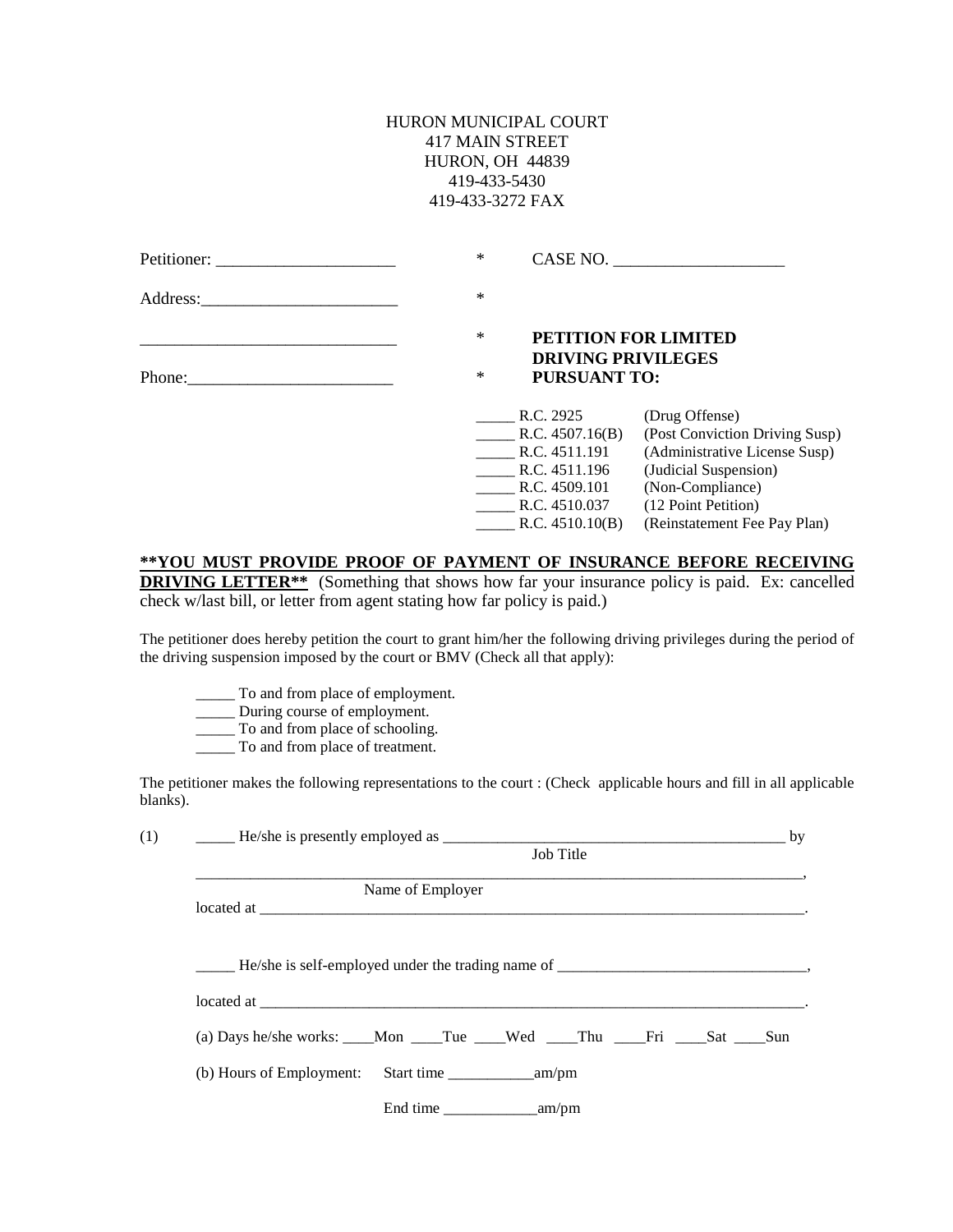If hours vary, please explain:\_\_\_\_\_\_\_\_\_\_\_\_\_\_\_\_\_\_\_\_\_\_\_\_\_\_\_\_\_\_\_\_\_\_\_\_\_\_\_\_\_\_\_\_\_\_\_\_\_\_\_\_\_\_\_.

| **LETTER FROM EMPLOYER IS REQUIRED STATING DAYS AND HOURS WORKED** |  |  |  |
|--------------------------------------------------------------------|--|--|--|

| Job Title                                                                                                                                   |  |  |                                               |                |  |  |  |
|---------------------------------------------------------------------------------------------------------------------------------------------|--|--|-----------------------------------------------|----------------|--|--|--|
| Name of Employer                                                                                                                            |  |  |                                               |                |  |  |  |
| (a) Days he/she works: ____Mon ____Tue ____Wed ____Thu ____Fri ____Sat ____Sun                                                              |  |  |                                               |                |  |  |  |
|                                                                                                                                             |  |  |                                               |                |  |  |  |
|                                                                                                                                             |  |  |                                               |                |  |  |  |
|                                                                                                                                             |  |  |                                               | Name of School |  |  |  |
| (a) Days he/she attends classes: __Mon __Tue __Wed __Thu __Fri __Sat __Sun                                                                  |  |  |                                               |                |  |  |  |
| (b) Hours of classes:                                                                                                                       |  |  | $Class(es)$ end time $\_\_\_\_\_\_\_\_$ am/pm |                |  |  |  |
| ** SCHOOL SCHEDULE WILL BE REQUIRED AS PROOF OF ENROLLMENT **                                                                               |  |  |                                               |                |  |  |  |
| He/she is presently receiving court ordered treatment from: _____________________                                                           |  |  |                                               |                |  |  |  |
|                                                                                                                                             |  |  |                                               |                |  |  |  |
|                                                                                                                                             |  |  |                                               |                |  |  |  |
| He/she requests to/from medical appointments for self and household family members with<br>proof of appointment shown to officer.           |  |  |                                               |                |  |  |  |
| He/she requests driving privileges for personal needs (groceries, banking, gas, etc). This is to be<br>a 2-hour time period one day a week. |  |  |                                               |                |  |  |  |
| Day requested                                                                                                                               |  |  | Time requested                                |                |  |  |  |
|                                                                                                                                             |  |  |                                               |                |  |  |  |
|                                                                                                                                             |  |  |                                               |                |  |  |  |
|                                                                                                                                             |  |  |                                               |                |  |  |  |
|                                                                                                                                             |  |  |                                               |                |  |  |  |